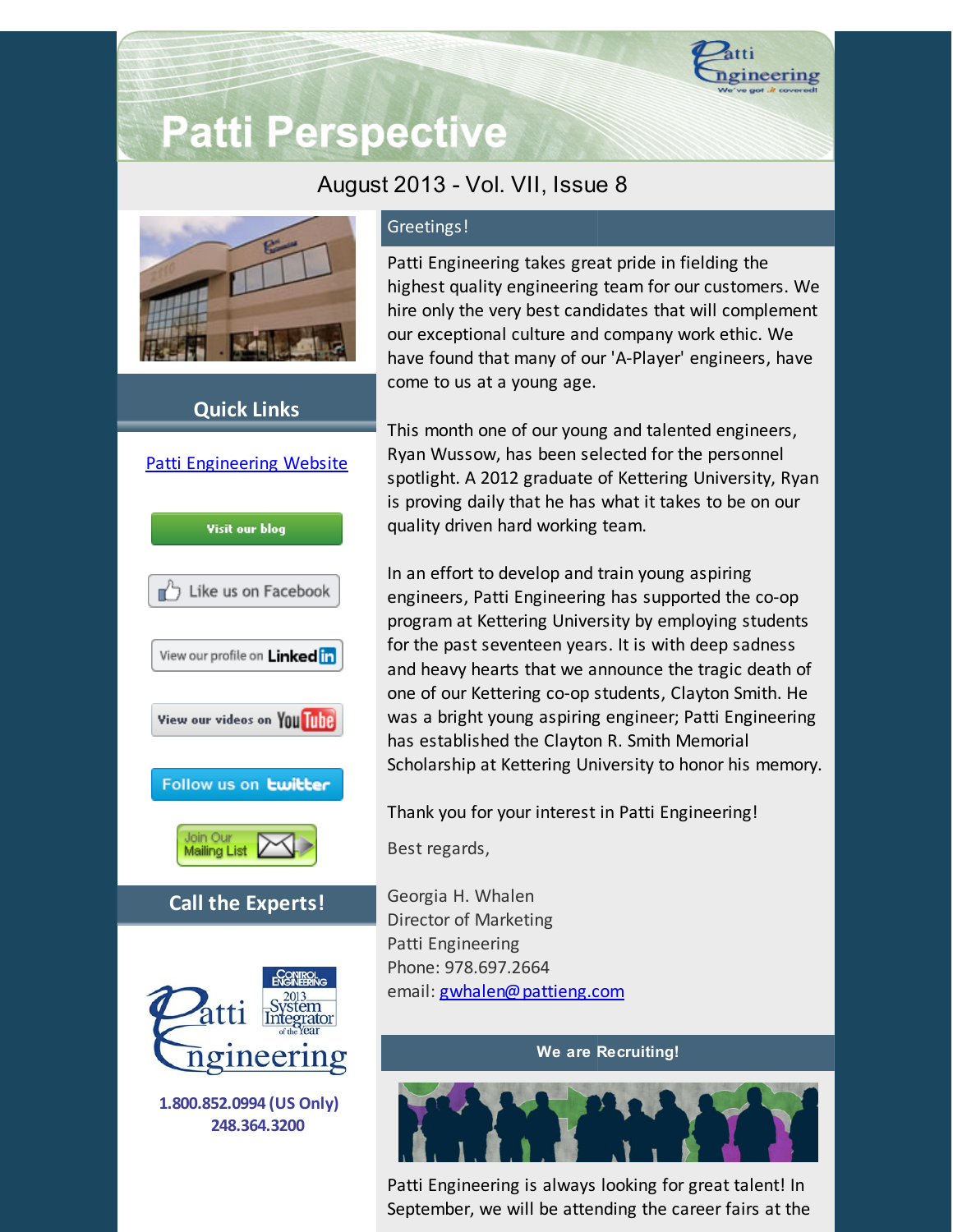

University of Texas in Austin, and Michigan Tech. Questions? Email us at [Management@PattiEng.com](mailto:management@pattieng.com).

## **The Clayton R. Smith Memorial Scholarship**



Clayton R. Smith started working as a co-op student for Patti Engineering in September of last year. He was a very intelligent young man, very hard working, and had great potential to become an excellent engineer. Clayton fit right in with our team; he always brought a smile and shared a positive attitude. It is with deep sadness and heavy hearts that we announce the death of our young, aspiring engineer, on June 14, 2013.

Clayton was just 18 years old. He was born November 16, 1994 in Port Huron, Michigan to Kenneth and Carol Smith. Clayton was enrolled at Kettering University, pursuing an Electrical Engineering

degree. He was a 2012 Marysville High School graduate, where he lettered in soccer, tennis and wrestling. Clayton is survived by his loving parents, Ken and Carol Smith; siblings, Aaron and Kelsey Smith.

Clayton is greatly missed by his colleagues at Patti Engineering; our hearts go out to his family and all of his friends. Clayton had a bright future and was on the path to be a great contributor to our society. Patti Engineering's executive team decided to honor Clayton's memory by establishing the "Clayton R. Smith Memorial Scholarship" at Kettering University. The \$2,000 yearly scholarship will be awarded to a qualifying student majoring in electrical engineering and maintaining a 3.0 GPA or higher. Freshman through seniors may apply through the school. In addition to the GPA requirement, students are required to write an essay that highlights their leadership and community service. The scholarship will be awarded for the next 5 years. Students interested in applying for the scholarship can contact Kettering's Director of Financial Aid, Diane Bice, by email at [dbice@kettering.edu](mailto:dbice@kettering.edu) or call 810.762.7491.

Kettering University is a nationally-recognized STEM (Science, Technology, Engineering, Mathematics) and Business University and a national leader in combining a rigorous academic environment with rich experiential and cooperative learning opportunities that focus on the development of the individual student. "We can think of no finer way to remember Clayton than through this scholarship provided by Patti Engineering," commented Betsy Homsher, Vice President of Student Life and Dean of Students. The school administration has made arrangements with Clayton Smith's family to hold a memorial service at Kettering on Thursday, September 5th, beginning at 12:30 p.m.

Patti Engineering believes strongly in supporting young aspiring engineers through hiring, mentoring and training Kettering students. Sam Hoff, founder of Patti Engineering, was a co-op student for General Motors during his college years at Kettering University (General Motors Institute of Technology (GMI) when Sam attended). Patti Engineering began hiring students in 1996; maintaining four co-op students throughout. "Many of our top engineers started with us as co-ops," commented Patti Hoff, president of Patti Engineering. "We were all shocked and very saddened by the loss of Clayton. We knew we had to do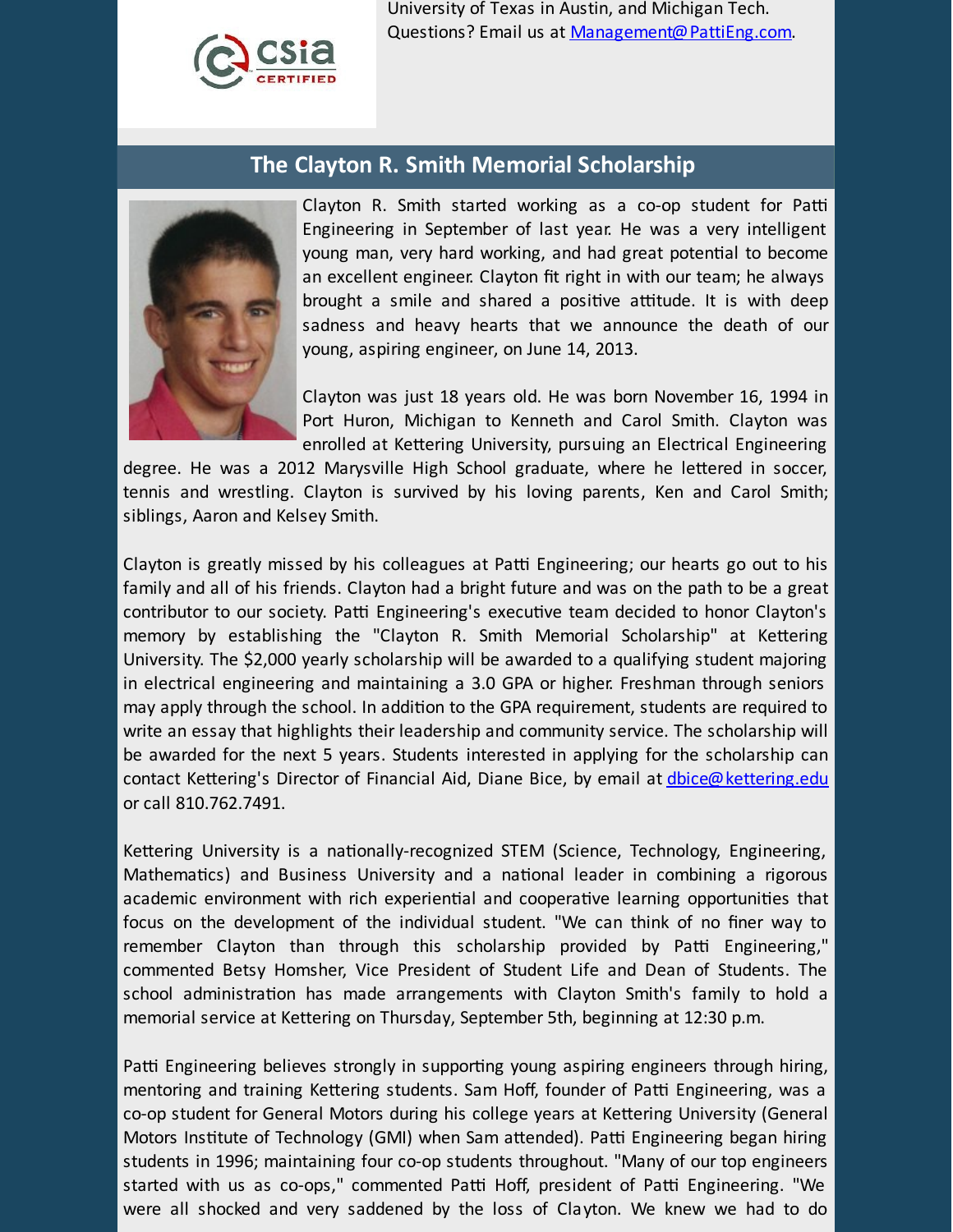something to honor his memory, and the scholarship just seemed like the right thing to do."

#### Click here for the Clayton R. Smith Memorial [Scholarship](http://library.constantcontact.com/doc205/1101449641109/doc/6i4au6JEluhYL0gb.pdf) article in PDF

### **Patti Personnel - Ryan Wussow**



Ryan Wussow started his career like many engineers do; working diligently as a co-op, learning electrical engineering through real world experience. While Ryan was not a co-op at Patti Engineering, a couple of months before he started interviewing for full time positions, he learned about Patti Engineering and what it was like to work there from a college friend and now fellow colleague, Nick Clark. As fate would have it, a staffing agency contacted him about an open position at Patti Engineering for a controls engineer. After the interview, Ryan knew it would be a good fit.

Ryan has wasted no time since joining our team in October of 2012; productivity has been the name of the game for

Ryan. He has been involved with several of our large partner projects, including the Chrysler 9-speed transmission line for Kokomo, IN and the Chrysler 235mm torque converter line for Chrysler Toledo Machining Plant. Both were Siemens S7 controlled.

"Working alongside our highly experienced engineers, Ryan's desire to excel and his intuitive engineering skills has quickly added great value to our team," said Patti Hoff, president of Patti Engineering. "We shine the spotlight on him this month for his strong work ethic, intelligence, and drive to be successful in living up to the high standards we require of our engineers."

Ryan believes that "what really sets Patti Engineering apart from other work environments is the level of responsibility placed upon each employee and the collaborative atmosphere. It creates an enjoyable work environment with an abundance of opportunities to be challenged and to learn new skills."

A Wisconsin native, Ryan moved out to Michigan to attend Kettering University, where he graduated with a Bachelor of Science degree in Electrical Engineering. Ryan currently lives in Royal Oak, MI.

In addition to working hard alongside his Patti Engineering teammates, we have noticed that he has an adventurous side. He was not afraid to 'dive' right into our last 'Fun Fund' event - Skydiving! His adventurous nature has also led him on many hiking trips with his father. Together, they make a concerted effort to visit and hike a national park every couple of years. Thus far, the two have set out on day long journeys to see Yellowstone, Grand Teton, Yosemite,



Sequoia, Kings Canyon and the Grand Canyon. They are looking forward to visiting Zion this fall. Ryan's other passion is cars - similar to many of our other engineers on staff! He is working on a project Subaru WRX, which we hope he will bring by the office for our car